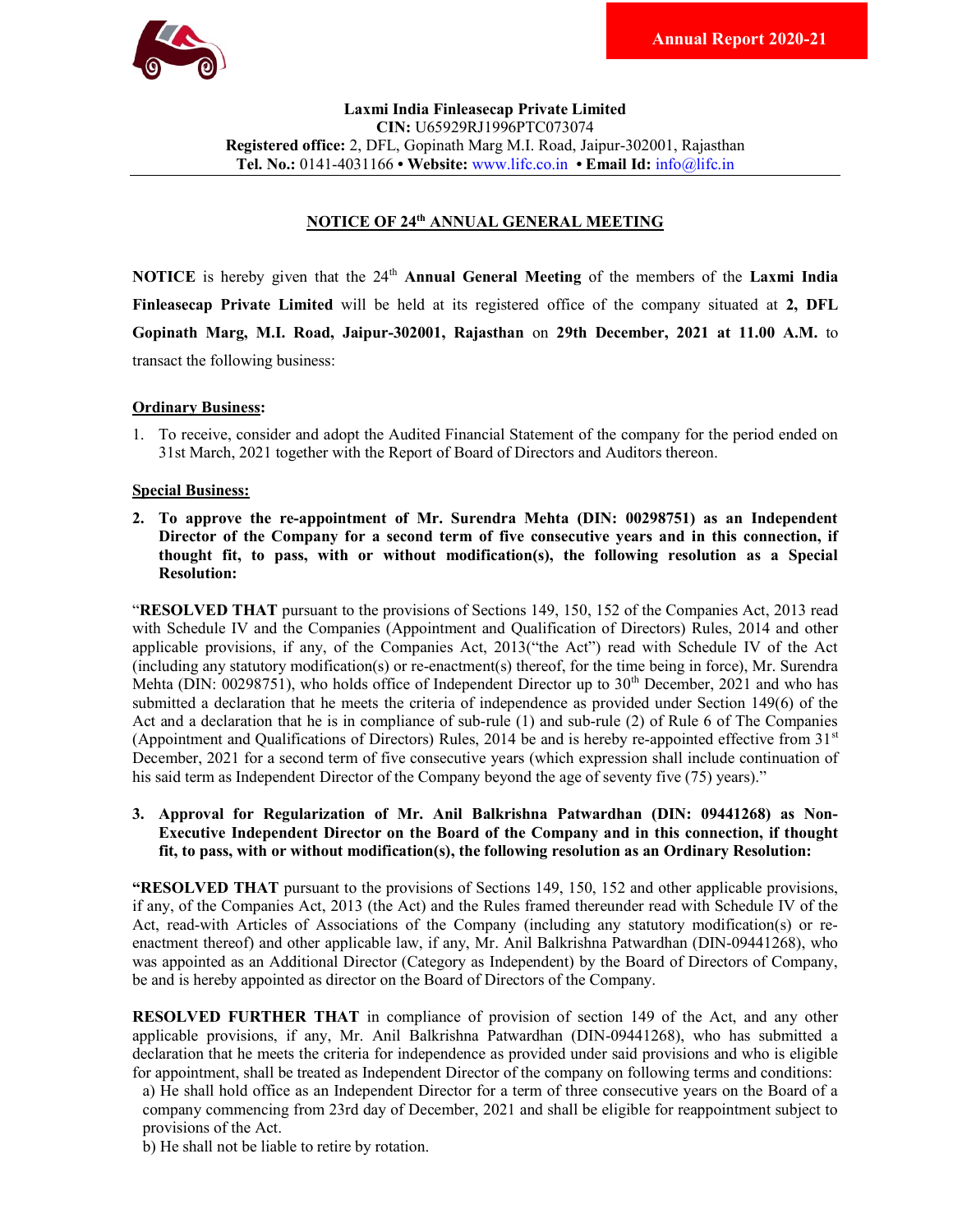

## 4. Approval for Increasing the Authorised Share Capital of the Company and in this connection, if thought fit, to pass, with or without modification(s), the following resolution as an Ordinary Resolution:

"RESOLVED THAT pursuant to the provisions of Section 13, 61, 64 and other applicable provisions, if any, of the Companies Act, 2013, (including any statutory modification(s) and reenactment(s) thereof for the time being in force) and the rules framed there under, consent of the Members be and is hereby accorded to increase the Authorized Share Capital of the Company from the existing Rs. 15,00,00,000/- (Rupees Fifteen Crores Only) consisting of 1,50,00,000 (One Crore Fifty Lakhs) Equity Shares of Rs.10/- (Rupees Ten) each to Rs.20,00,00,000/- (Rupees Twenty Crores only) consisting of 2,00,00,000 (Two Crores) Equity Shares of Rs.10/- (Rupees Ten) each by creation of additional capital of Rs. 5,00,00,000 (Rupees Five Crore only) divided into 50,00,000 (Fifty Lakh) Equity Shares of Rs. 10/- each ranking pari passu in all respect with the existing Equity Shares of the Company and consequently, the Memorandum of Association of the Company be altered in the following manner i.e. existing Clause V of the Memorandum of Association be deleted and the same be substituted with the following new clause as Clause V:

'V. The Authorised Share Capital of the Company shall be Rs. 20,00,00,000/-(Rupees Twenty Crore Only) divided into 2,00,00,000 (Two Crores Only) Equity Shares of Rs.10/- (Rupee Ten) each with the right, privileges and conditions attached thereto as are provided by the regulation of the company for the time being, with the power to increase and reduce the capital of the company and to divide the shares in the capital for the time being into several classes and to attach thereto respectively such preferential or special rights or privileges or conditions as may be determined by or in accordance with the regulations of the company and to vary, modify or abrogate any such rights, privileges or conditions in such manner as may for the time being be provided by the regulations of the company. The rights of the preference shall be determined at the time of issue thereof."

"FURTHER RESOLVED THAT any director or company secretary of the Company be and is hereby severally authorised to do all such act(s), deed(s) and things including all forms, documents filing with Registrar of Companies as may be necessary and incidental to give effect to the aforesaid Resolution."

5. Approval of continuation of Mrs. Prem Devi Baid (DIN: 00774922) as Non-Executive Director of the company and in this connection, if thought fit, to pass, with or without modification(s), the following resolution as an Ordinary Resolution:

"RESOLVED THAT pursuant to provisions of Sections 152 of the Companies Act, 2013 and any other applicable provisions thereof and the rules made there under (including any statutory modification(s) or reenactment thereof for the time being in force), read with Schedules of the Companies Act, 2013 (to the extent applicable on Private Company) and Articles of Association of the Company, consent of Members of the Company be and is hereby accorded for continuation of Mrs. Prem Devi Baid (DIN: 00774922) in the capacity as Non- Executive Director of the Company on the Board of Directors as per her request, on existing remuneration."

RESOLVED FURTHER THAT Mr. Deepak Baid (DIN-03373264), Director of the company be and are hereby authorized, to take all such steps as may be necessary, proper and expedient to give complete effect to this resolution."

## By Order of the Board of Director For Laxmi India Finleasecap Private Limited

 $SD/-$ Gajendra Singh Shekhawat Company Secretary and Compliance Officer

DATE: December 28, 2021 PLACE: Jaipur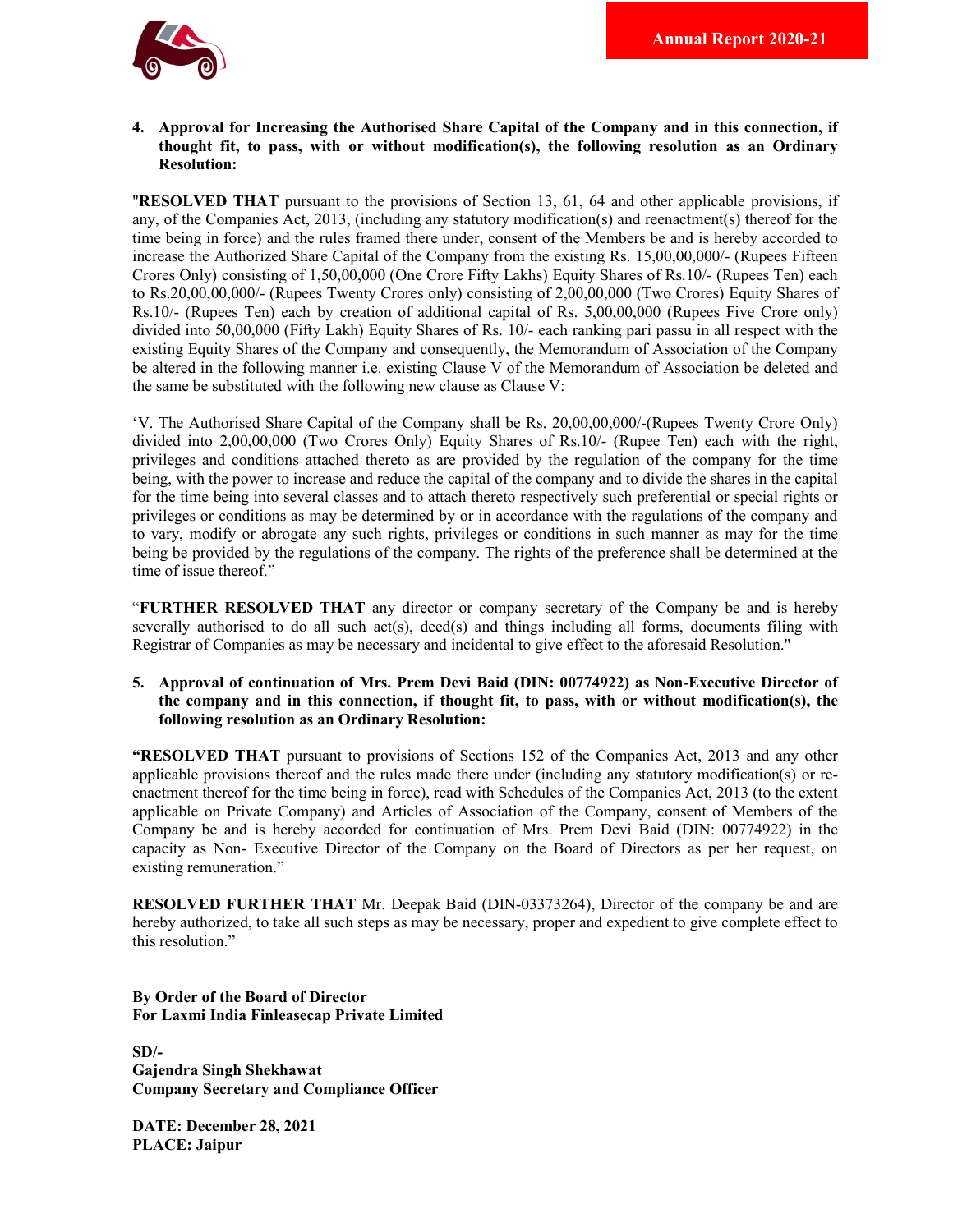

# NOTES:

- 1. A member entitled to attend and vote at the  $24<sup>th</sup>$  Annual General Meeting (the "Meeting") is entitled to appoint a proxy to attend and vote on a poll instead of himself and the proxy need not be a member of the Company. A proxy may be sent by submitting form no. MGT-11 enclosed and in order to be effective, it must reach the registered office of the Company not less than forty-eight hours before the commencement of the Meeting.
- 2. A member holding more than 10% of the total share capital of the company carrying voting rights may appoint a single person as proxy and such person shall not act as proxy for any other person or shareholder.
- 3. A person can act as proxy for maximum 50 members and aggregate holding of such members shall not be more than 10% of total share capital of the company having voting rights.
- 4. The meeting is being called at a shorter Notice than the statutory requirement of minimum 21 clear days' notice to the members. Pursuant to the provision of Section 101 of the Companies Act 2013, General Meeting may be called after giving notice for period shorter than 21 days if at least 95% of the members entitled to vote in the meeting agree to the shorter notice.
- 5. An Explanatory Statement pursuant to Section 102(1) of the Companies Act, 2013, is annexed hereto and forms part of Notice.
- 6. Body corporate can be represented at the meeting by such person(s) as are authorised. The scan copy/physical copy of relevant Board Resolution/ Authority letter etc. as required under section 113 of the Companies Act, 2013, authorizing such person(s) to attend the meeting should be sent to the Company Secretary at  $cs@litc.in$ , prior to the meeting or can be submitted at the time of meeting.
- 7. Members / Proxy are requested to bring their attendance slip along with their copy of Annual Report to the Meeting.
- 8. Members who have not registered their e-mail addresses so far are requested to register their e-mail address for receiving all communication including Annual Report, Notices, Circulars, etc. from the Company electronically.
- 9. Relevant documents referred to in the accompanying Notice and the Statement are open for inspection by the members at the registered office of the Company on all working days, during business hours up to the date of the Meeting.
- 10.A copy of audited financial statements of the company for the year ended on 31st march 2021 together with the board's report and auditor's report thereon is enclosed herewith.
- 11.The register of directors and key managerial personnel (KMP) and their shareholding and register of contracts or arrangements in which director are interested, maintained under section 170 and 189 of the Companies act, 2013 respectively will be available for inspection by the members at AGM.
- 12.Members seeking any information with regard to the accounts are requested to write to the company at least 7 days in advance, so as to enable the management to keep the information ready at the meeting.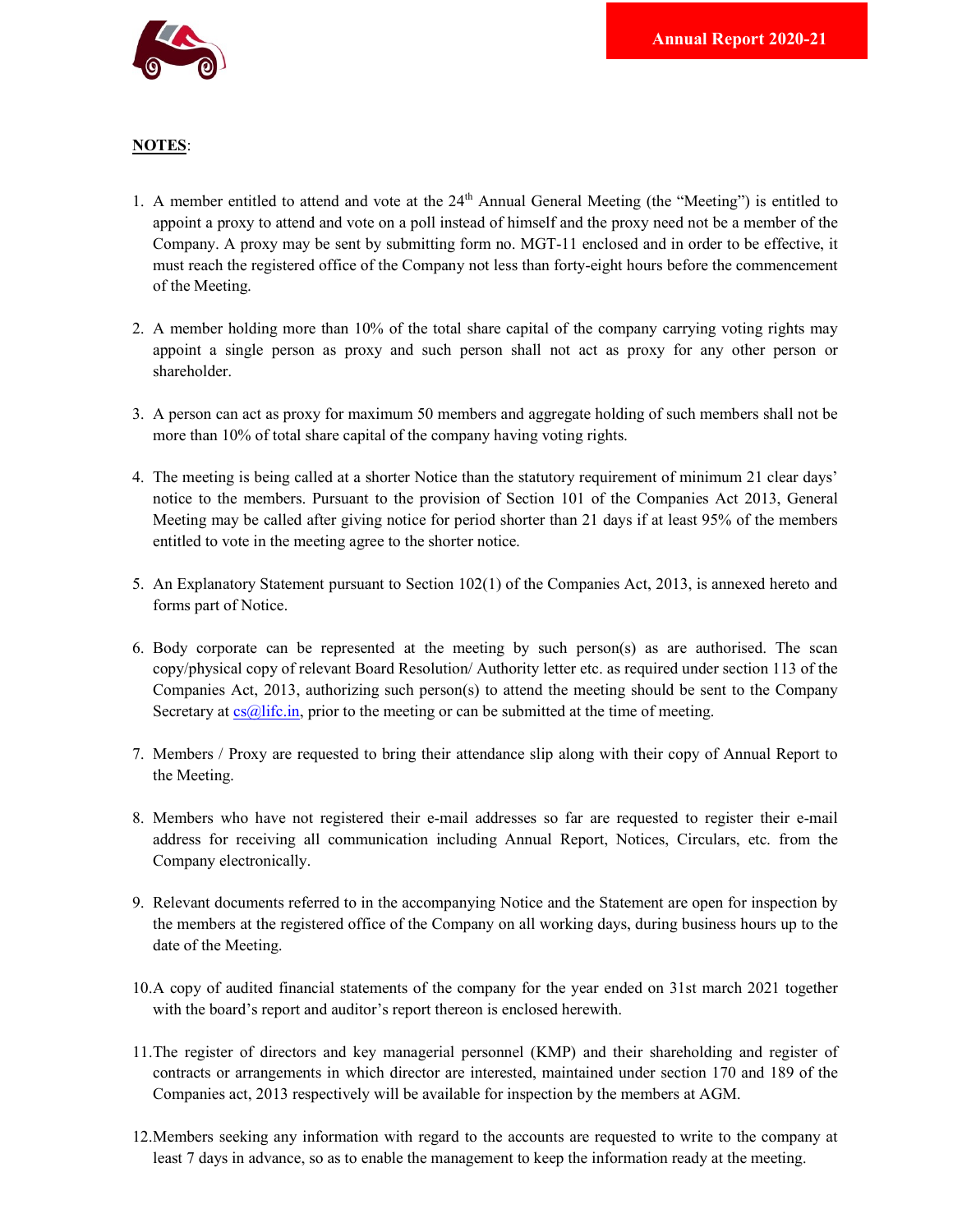

- 13.In case of joint holders attending the meeting, only such joint holder who is higher in the order of names will be entitled to vote at the meeting.
- 14.Members holding shares in single name and physical form are advised to make nomination in respect of their shareholding in the Company. The nomination form can be obtained from the Company's registered office.
- 15.The company has taken all the preventive/precautionary measures while making arrangement for this annual general meeting to ensure the safety of all its shareholders, employees and other stakeholders participating in the annual general meeting in accordance with the guidelines on preventive measures to contain spread of covid-19 issued by ministry of health and family welfare, government of India.
- 16.Kindly note the following precautions to be undertaken while attending the AGM in person due to the outbreak of pandemic covid-19:
- a. Members are requested to wear mask at the entry and at all time during the meeting;
- b. Members are requested to follow the disinfectant process and make themselves subject to temperature check available at the venue of the meeting before entering into the office premises and to sanitize their hands frequently throughout the meeting;
- c. Members are requested to maintain physical distance of at least 6 feet (about 2 arm's length);
- d. Members are requested to cover their mouth and nose with a disposable tissue while coughing or sneezing and use the nearest waste receptacle to dispose of the tissue after use.
- e. Note: Any member displaying symptoms of illness or being part of a risk group is specifically requested not to attend the AGM.
- 17.The complete particulars of the venue of the meeting including route map and prominent land mark for easy location are as given under:

Venue of the meeting: 2, DFL Gopinath Marg M.I. Road Jaipur Rajasthan 302001 Route Map: The Red Balloon Mark indicate the venue of AGM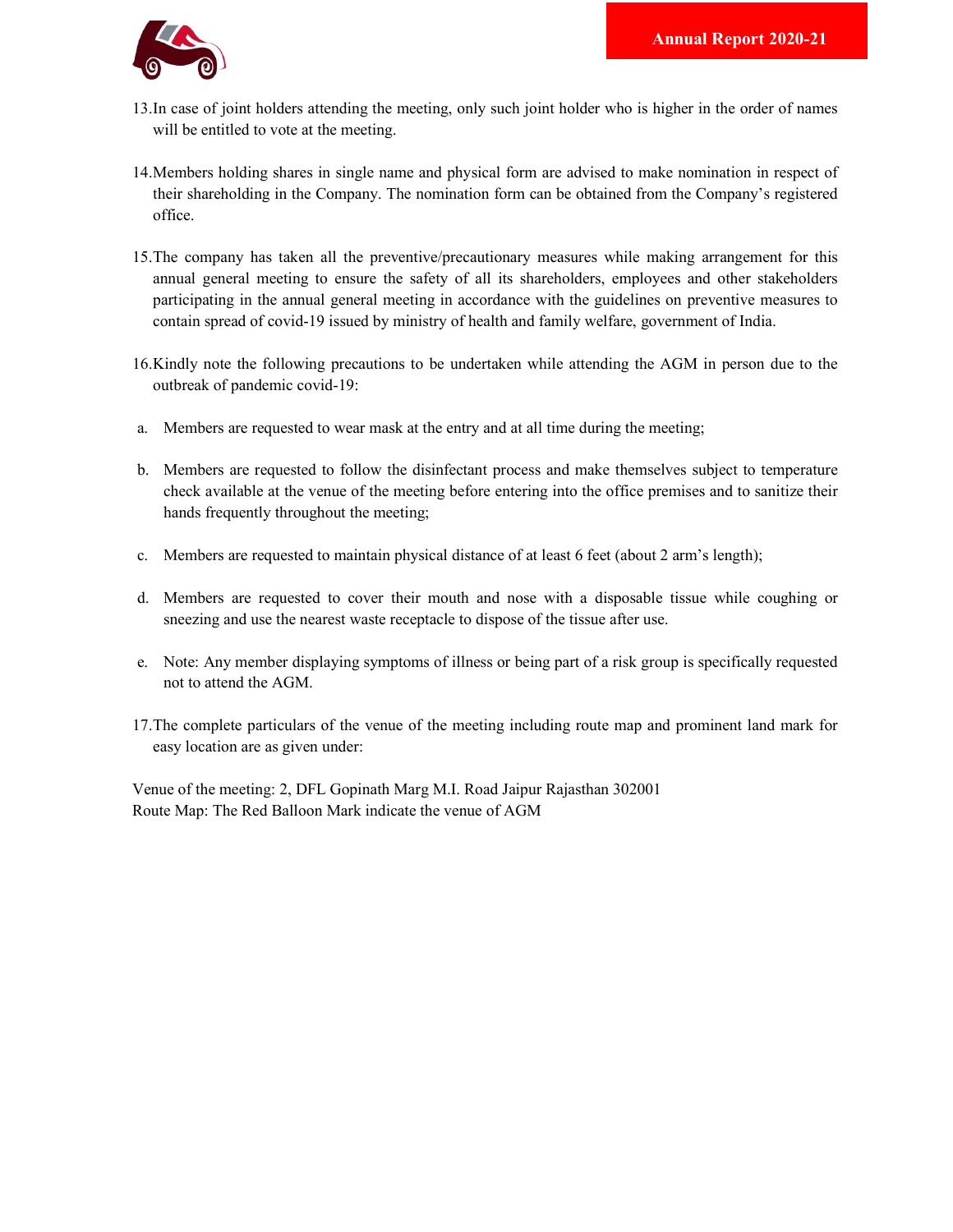



By Order of the Board of Director For Laxmi India Finleasecap Private Limited

SD/- Gajendra Singh Shekhawat Company Secretary and Compliance Officer

DATE: December 28, 2021 PLACE: Jaipur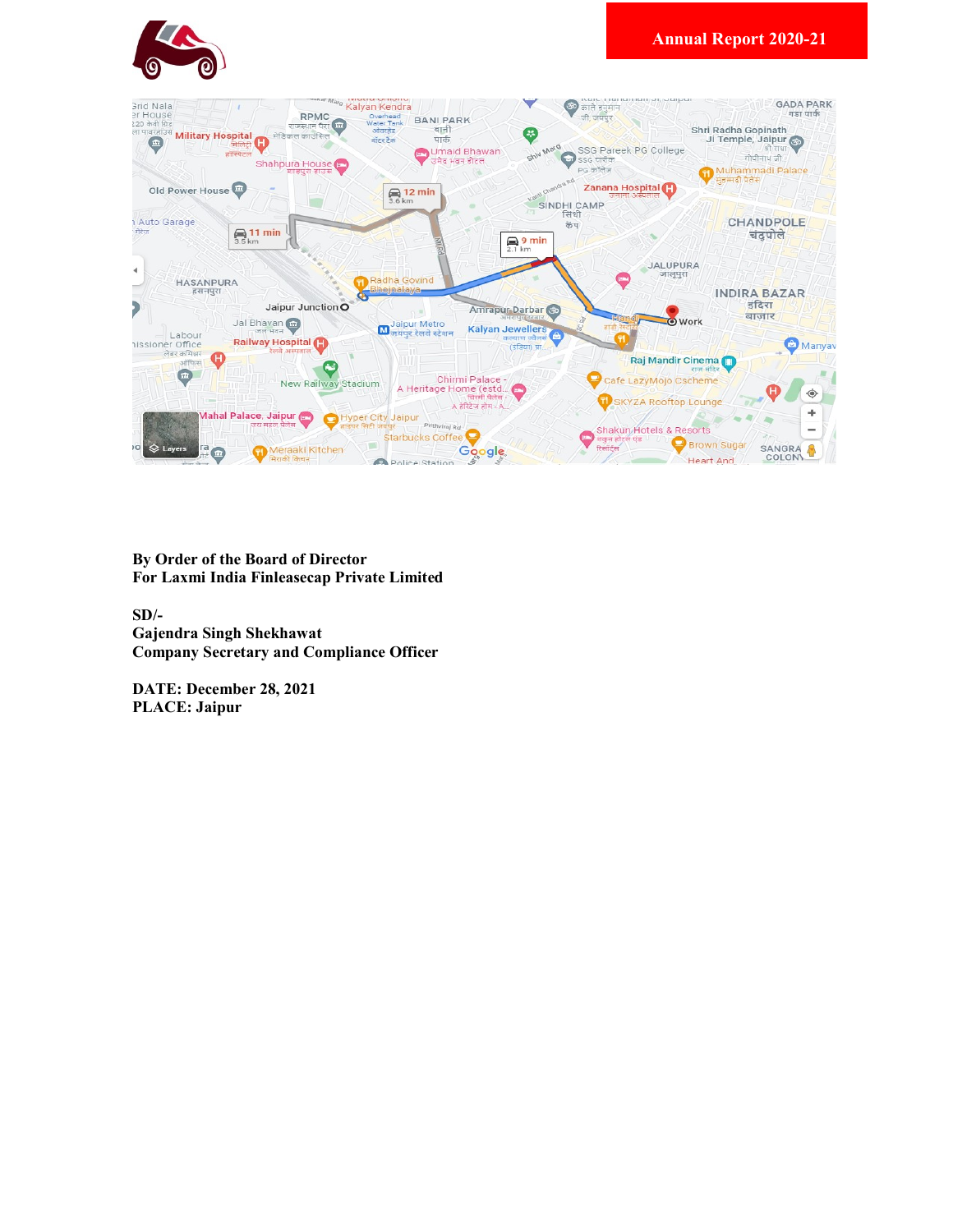

#### Explanatory Statement pursuant to Section 102(1) of the Companies Act, 2013

## Item No. 2

Mr. Surendra Mehta, (DIN: 00298751) was appointed as a Non-Executive Independent Director of the Company pursuant to Section 149 of the Companies Act, 2013 ("the Act") read with Companies (Appointment and Qualification of Directors) Rules, 2014, in General Meeting held on 31 December 2016 to hold office for a period of Five Years commencing from 31 December 2016 upto 31 December 2021.

As per Section 149(10) of the Companies Act, 2013, an Independent Director shall hold office for a term of upto five consecutive years on the Board of Company, but shall be eligible for re-appointment on passing of Special Resolution by the Company for another term of upto five consecutive years on the Board of Company.

Based on the provisions of Section 149, 150, 152 read with Schedule IV and any other applicable provisions of the Companies Act, 2013, Mr. Surendra Mehta (DIN: 00298751), being eligible for re-appointment as an Independent Director, is proposed for re-appointment as an Independent Director, for second term of five consecutive years effective from 31<sup>st</sup> December, 2021

The Company has received declaration from him stating that he meets the criteria of Independence as prescribed under Section 149(6) of the Companies Act, 2013, and a declaration that he is in compliance of sub-rule (1) and sub-rule (2) of Rule 6 of The Companies (Appointment and Qualifications of Directors) Rules, 2014. He has also given his consent to continue as Director of the Company, if so appointed by the members.

The Board of Directors took into account the performance evaluation of the Independent Director, during his first term of five years and considering the knowledge, acumen, expertise and experience in his respective field and the substantial contribution made by the Director during his tenure as an Independent Director since his appointment. In the opinion of the Board, Mr. Surendra Mehta (DIN: 00298751), fulfils the conditions for appointment as Independent Director as specified in the Companies Act, 2013 and the rules made thereunder and is independent of the management.

A copy of draft letter of appointment as an Independent Director setting out the terms and conditions is available for inspection by the Members at the registered office of the Company on all working days between 10.30 AM and 12.30 PM (except Sundays and Public Holidays) up to the date of the AGM.

The brief resume of Mr. Surendra Mehta (DIN: 00298751), nature of expertise in functional areas, disclosure of relationship with other Directors, Directorships and Memberships of Committees of the Board etc. as required under Secretarial Standard on General Meeting (SS-2) is set out in this Notice at Annexure A.

Except Mr. Surendra Mehta (DIN: 00298751), and his relatives none of the Directors, Key Managerial Personnel of the Company or their relatives or any of other officials of the Company as contemplated in the provisions of Section 102 of the Companies Act, 2013 is, in any way, financially or otherwise, concerned or interested in the resolution.

The Board of Directors recommends the said resolution as set out in Item, No. 2 as Special Resolution.

## Item No-3

Mr. Anil Balkrishna Patwardhan (DIN: 09441268) was appointed as an Additional Independent Director with effect from December 23, 2021, in accordance with the provisions of Section 161 of the Companies Act, 2013 read with the Articles of Association. Accordingly, he shall hold office up to the date of ensuing Annual General Meeting of the Company.

The Board is of the view that the appointment of Mr. Anil Balkrishna Patwardhan (DIN: 09441268) on the Board of the Company further as per the requirement of section 152 of Companies Act, 2013 Director of the company shall be appointed with the consent of the members and hence the board recommends the said Item No. 3 for approval by the members of the Company.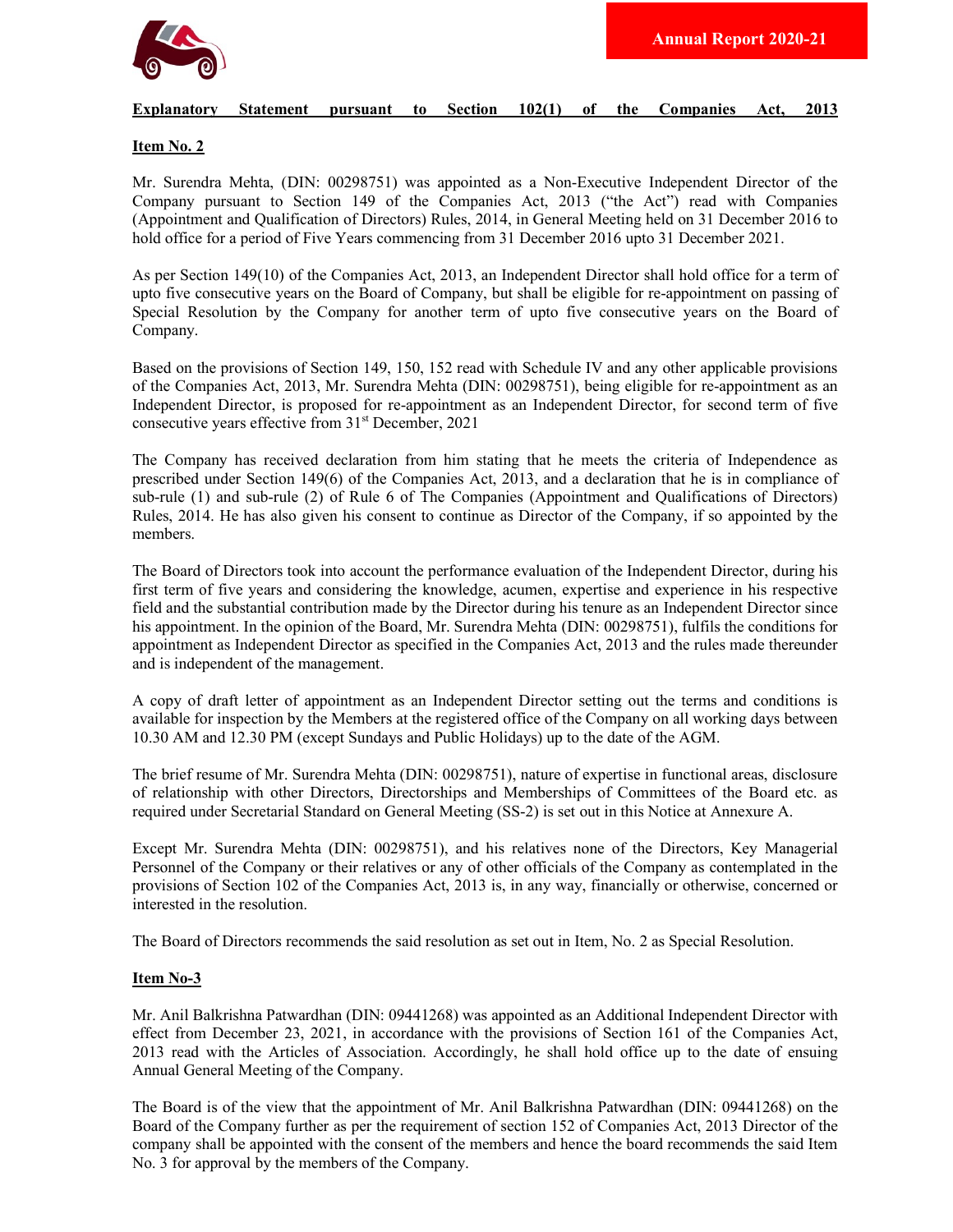

The Company has received declaration from him stating that he meets the criteria of Independence as prescribed under Section 149(6) of the Companies Act, 2013, and a declaration that he is in compliance of sub-rule (1) and sub-rule (2) of Rule 6 of The Companies (Appointment and Qualifications of Directors) Rules, 2014. He has also given his consent to continue as Director of the Company, if so appointed by the members.

In the opinion of the Board, Mr. Anil Balkrishna Patwardhan (DIN: 09441268), fulfils the conditions for appointment as Independent Director as specified in the Companies Act, 2013 and the rules made thereunder and is independent of the management.

The brief resume of Mr. Anil Balkrishna Patwardhan (DIN: 09441268) nature of expertise in functional areas, disclosure of relationship with other Directors, Directorships and Memberships of Committees of the Board etc. as required under Secretarial Standard on General Meeting (SS-2) is set out in this Notice at Annexure A.

Except Mr. Anil Balkrishna Patwardhan (DIN: 09441268) and his relatives none of the Directors, Key Managerial Personnel of the Company or their relatives or any of other officials of the Company as contemplated in the provisions of Section 102 of the Companies Act, 2013 is, in any way, financially or otherwise, concerned or interested in the resolution.

The Board of Directors recommends the said resolution as set out in Item, No. 3 as Ordinary Resolution.

## Item No-4

The Current Authorized Share Capital of the Company is Rs. 15,00,00,000/- divided into 1,50,00,000 equity shares of Rs. 10/- each. The Company proposes to increase its authorized share capital to Rs. 20,00,00,000/ to facilitate any fund raising in future via further issue of equity shares of the company.

The increase in the Authorised Share Capital of the Company will also require consequential amendment in the Clause V of the Memorandum of Association of the Company.

The Directors recommend the Resolution set out in the Notice for the approval of the Members. A copy of MOA, Registers and other requisite documents are available for inspection by the Members at the registered office of the Company on all working days between 10.30 AM and 12.30 PM (except Sundays and Public Holidays) up to the date of the Meeting.

None of the Directors, Key Managerial Personnel of the Company or their relatives or any of other officials of the Company as contemplated in the provisions of Section 102 of the Companies Act, 2013 is, in any way, financially or otherwise, concerned or interested in the resolution.

The Board of Directors recommends the said resolution as set out in Item, No. 4 as an Ordinary Resolution.

# Item No-5

Mrs. Prem Devi Baid (DIN: 00774922) has requested the board for continuation as Non-Executive Director on the Board of the Company. The Board of Directors recommended her for continuation of as Non-Executive Director of the company by passing the Board Resolution on December 23, 2021.

The brief resume of Mrs. Prem Devi Baid, nature of expertise in functional areas, disclosure of relationship with other Directors, Directorships and Memberships of Committees of the Board etc. as required under Secretarial Standard on General Meeting (SS-2) is set out in this Notice at Annexure A

Except Mrs. Prem Devi Baid (DIN: 00774922) and her relatives none of the Directors, Key Managerial Personnel of the Company or their relatives or any of other officials of the Company as contemplated in the provisions of Section 102 of the Companies Act, 2013 is, in any way, financially or otherwise, concerned or interested in the resolution.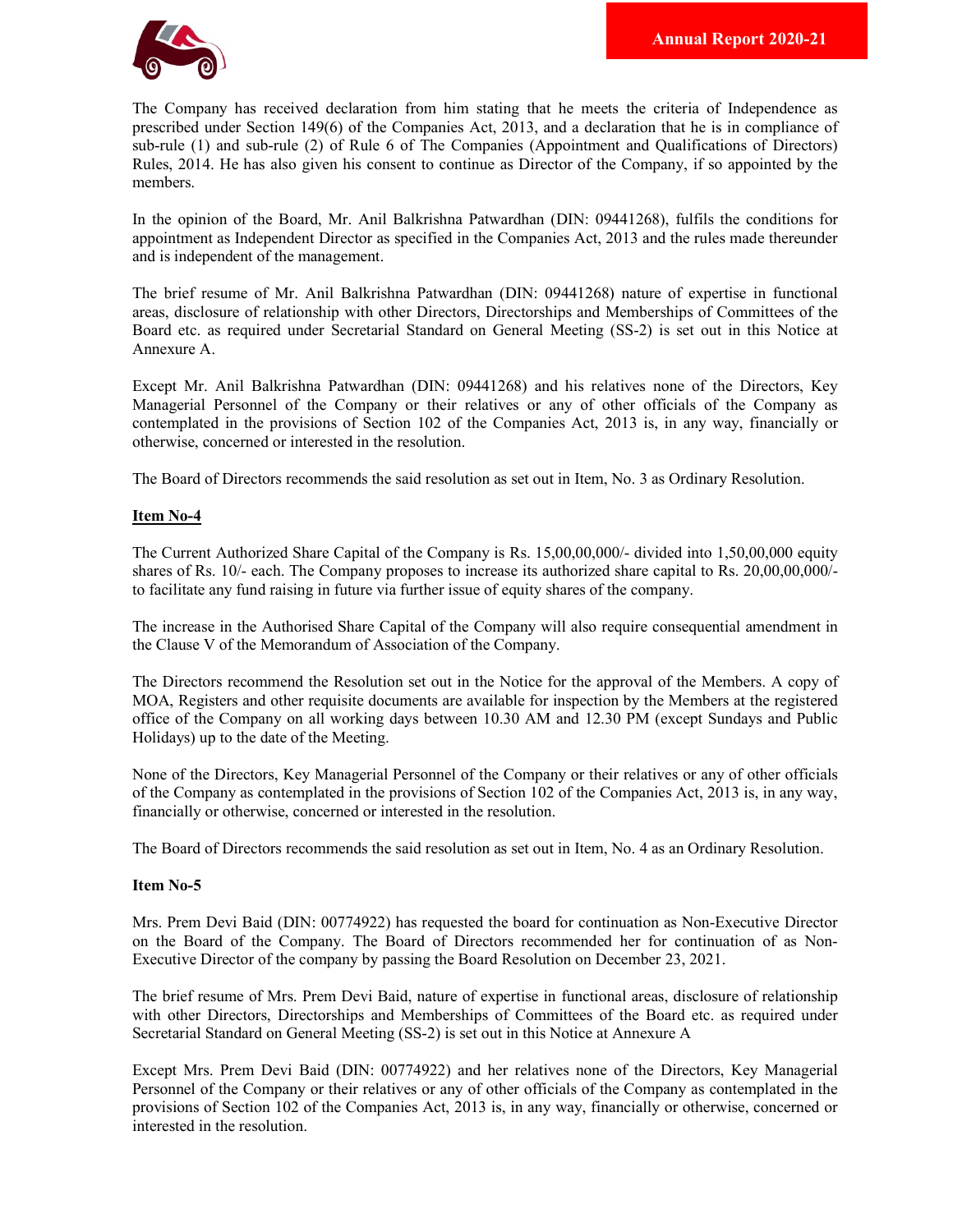

The Board of Directors recommends the said resolution as set out in Item, No. 5 as Ordinary Resolution.

By Order of the Board of Director For Laxmi India Finleasecap Private Limited

SD/- Gajendra Singh Shekhawat Company Secretary and Compliance Officer

DATE: December 28, 2021 PLACE: Jaipur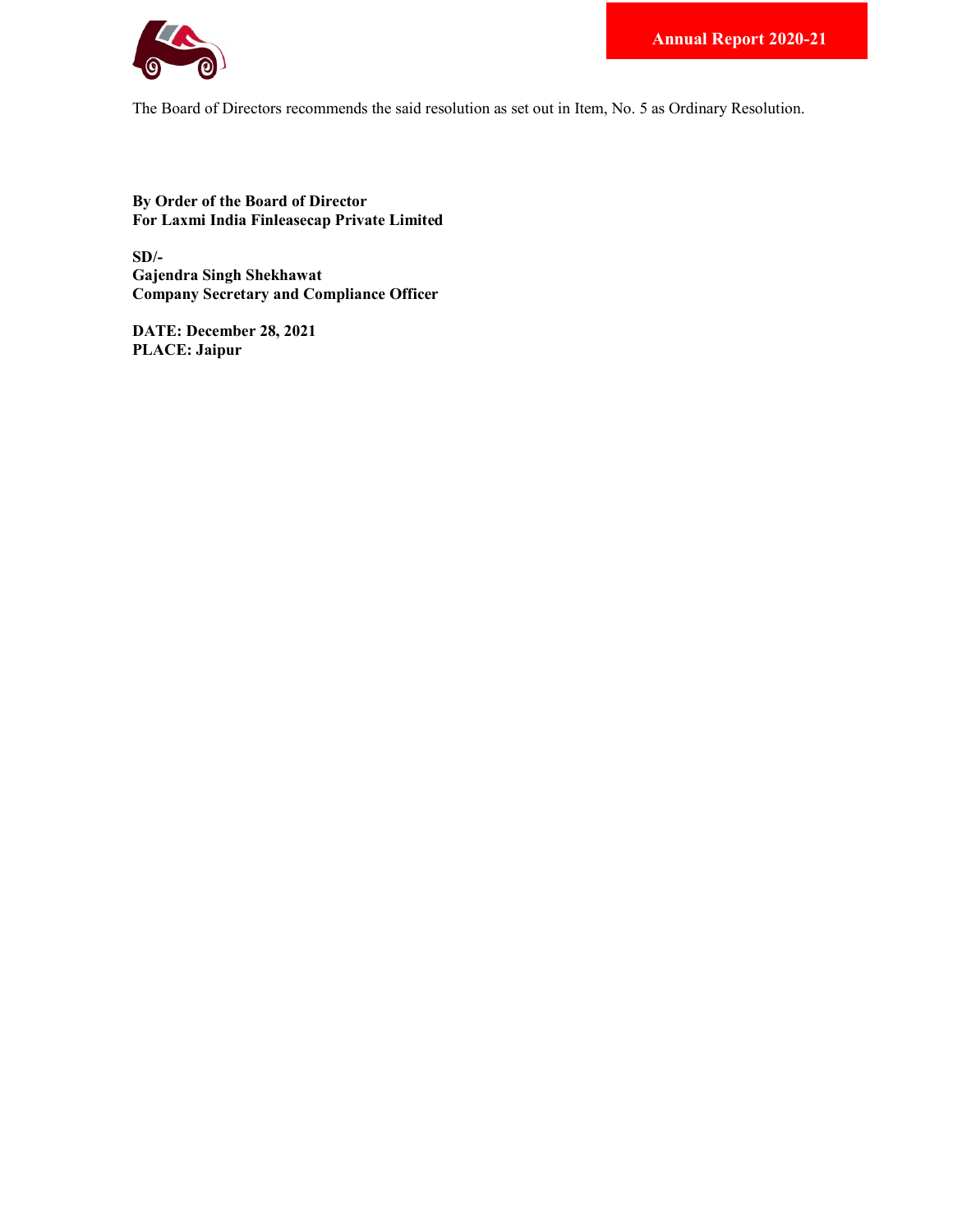

Annexure-A

# Brief Profile of Mr. Surendra Mehta (DIN: 00298751)

| <b>Name of the Director</b>                                 | Mr. Surendra Mehta                      |
|-------------------------------------------------------------|-----------------------------------------|
| DIN                                                         | 00298751                                |
| Date of Birth                                               | 12-01-1946                              |
| <b>Nationality</b>                                          | Indian                                  |
| Age                                                         | 76 Years                                |
| Date of first Appointment on the Board                      | 31-12-2016                              |
| Relationship with Directors, members and Key Managerial     | None                                    |
| <b>Personnel</b>                                            |                                         |
| <b>Expertise in specific functional area</b>                | Having experience in financial matters. |
| Qualification(s)                                            | Graduation in Commerce                  |
| Terms and conditions of appointment or re-appointment       | As per Appointment Letter               |
| Remuneration sought to be paid                              | As per Appointment Letter               |
| Remuneration last drawn by such person, if applicable       | <b>NIL</b>                              |
| The number of Meetings of the Board attended during the     | $\overline{2}$                          |
| vear                                                        |                                         |
| Board Membership of other listed Companies as on March      | None                                    |
| 31, 2021                                                    |                                         |
| Number of equity shares held in the Company as at March 31, | None                                    |
| 2021                                                        |                                         |
| Chairmanships/Memberships of the Committees of other        | None                                    |
| companies                                                   |                                         |

Brief Profile of Mr. Anil Balkrishna Patwardhan (DIN: 09441268)

| <b>Name of the Director</b>                                     | Mr. Anil Balkrishna Patwardhan                                                                                                                                                                                                                                                                                                                                                                                                     |
|-----------------------------------------------------------------|------------------------------------------------------------------------------------------------------------------------------------------------------------------------------------------------------------------------------------------------------------------------------------------------------------------------------------------------------------------------------------------------------------------------------------|
| DIN-                                                            | 09441268                                                                                                                                                                                                                                                                                                                                                                                                                           |
| Date of Birth                                                   | 02/11/1954                                                                                                                                                                                                                                                                                                                                                                                                                         |
| <b>Nationality</b>                                              | Indian                                                                                                                                                                                                                                                                                                                                                                                                                             |
| Age                                                             | 67                                                                                                                                                                                                                                                                                                                                                                                                                                 |
| <b>Relationship with Directors and Key Managerial Personnel</b> | None                                                                                                                                                                                                                                                                                                                                                                                                                               |
| Expertise in specific functional area                           | 40 Years of Banking Experience with<br>Reputed PSU Bank. Held various<br>positions at Different levels with<br>Leadership Role in different Parts of<br>Country and Overseas Place. - San<br>Francisco USA. Head of International<br>Syndication Team and Head of large<br>Corporate with Asset size of Rs 18000<br>Cr. Last Post was General Manager<br>Large Corporate-Medium Corporate.<br>Head<br>Superannuation<br>Post<br>of |
|                                                                 | Syndication Team of Centrum Broking<br>Ltd.                                                                                                                                                                                                                                                                                                                                                                                        |
| Reason for change viz.                                          | Appointment                                                                                                                                                                                                                                                                                                                                                                                                                        |
| appointment, resignation,                                       |                                                                                                                                                                                                                                                                                                                                                                                                                                    |
| removal, death or otherwise                                     |                                                                                                                                                                                                                                                                                                                                                                                                                                    |
| Date of appointment/                                            | December 23, 2021                                                                                                                                                                                                                                                                                                                                                                                                                  |
| cessation (as applicable)                                       |                                                                                                                                                                                                                                                                                                                                                                                                                                    |
| Remuneration sought to be paid                                  | As per Appointment Letter                                                                                                                                                                                                                                                                                                                                                                                                          |
| Remuneration last drawn by such person, if applicable           | NA                                                                                                                                                                                                                                                                                                                                                                                                                                 |
| The number of Meetings of the Board attended during the         | <b>NA</b>                                                                                                                                                                                                                                                                                                                                                                                                                          |
| vear                                                            |                                                                                                                                                                                                                                                                                                                                                                                                                                    |
| <b>Term of Appointment</b>                                      | 3 years                                                                                                                                                                                                                                                                                                                                                                                                                            |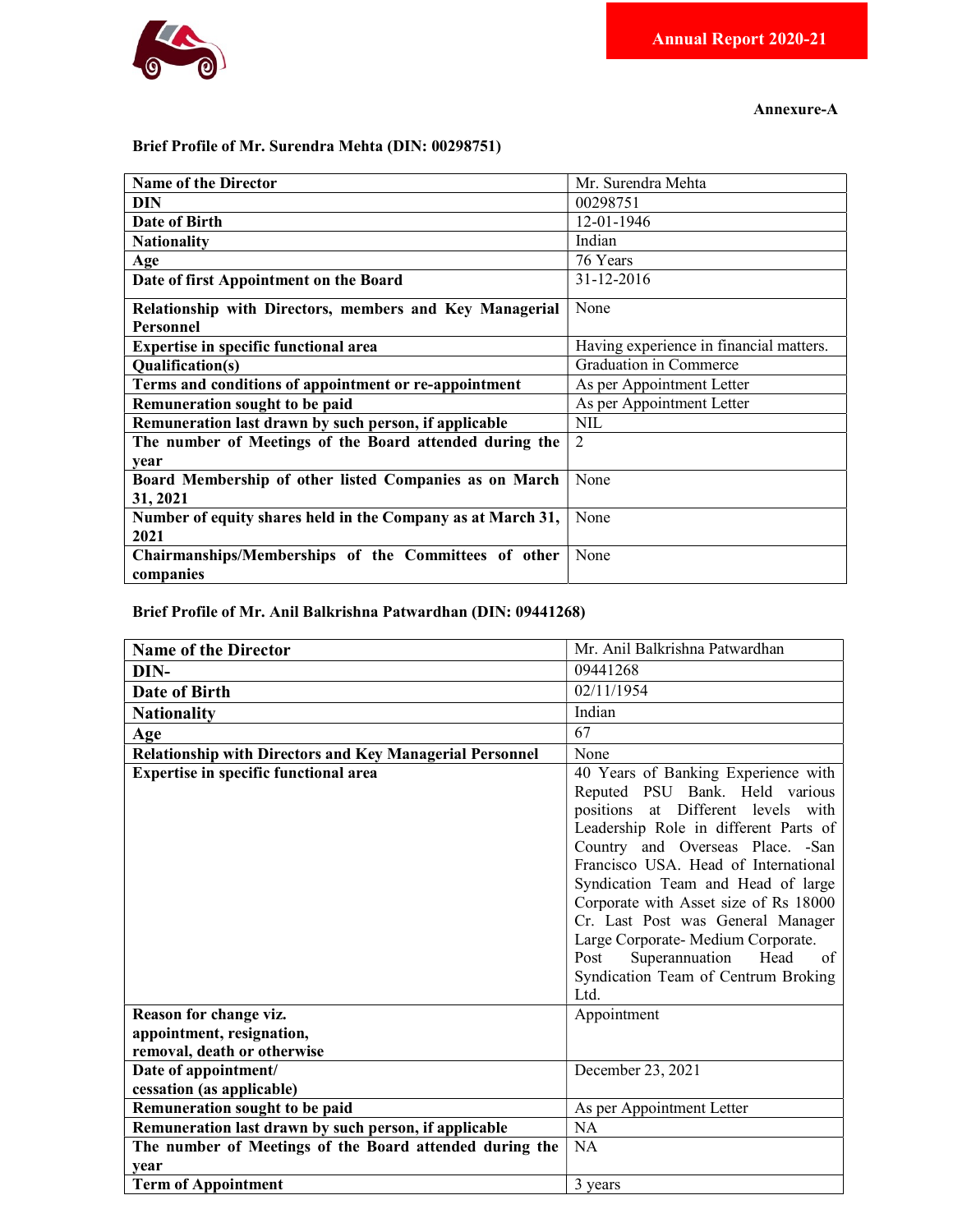

| <b>Board Membership of other listed Companies as on March   None</b> |  |
|----------------------------------------------------------------------|--|
| 31, 2021                                                             |  |
| Number of equity shares held in the Company as at March   None       |  |
| 31, 2021                                                             |  |
| Chairmanships/Memberships of the Committees of other   None          |  |
| companies                                                            |  |

Brief Profile of Mrs. Prem Devi Baid (DIN: 00774922)

| <b>Name of the Director</b>                                 | Mrs. Prem Devi Baid                   |
|-------------------------------------------------------------|---------------------------------------|
| DIN                                                         | 00774922                              |
| Date of Birth                                               | 02/02/1950                            |
| <b>Nationality</b>                                          | Indian                                |
| Age                                                         | 71                                    |
| Date of first Appointment on the Board                      | February 04, 2011                     |
| Relationship with Directors, members and Key Managerial     | Relative of Mr. Deepak Baid (Son) and |
| Personnel                                                   | Mrs. Aneesha Baid (Daughter in Law)   |
| <b>Expertise in specific functional area</b>                | Expertise in functional area of the   |
|                                                             | company business.                     |
| Qualification(s)                                            | <b>B.Com</b>                          |
| Terms and conditions of appointment or re-appointment       | As per existing Terms                 |
| Remuneration sought to be paid                              | As per existing Terms                 |
| Remuneration last drawn by such person, if applicable       | As per existing Terms                 |
| The number of Meetings of the Board attended during the     | 6                                     |
| vear                                                        |                                       |
| Board Membership of other listed Companies as on March      | <b>NIL</b>                            |
| 31, 2021                                                    |                                       |
| Number of equity shares held in the Company as at March 31, | 590240                                |
| 2021                                                        |                                       |
| Chairmanships/Memberships of the Committees of other        | <b>NIL</b>                            |
| companies                                                   |                                       |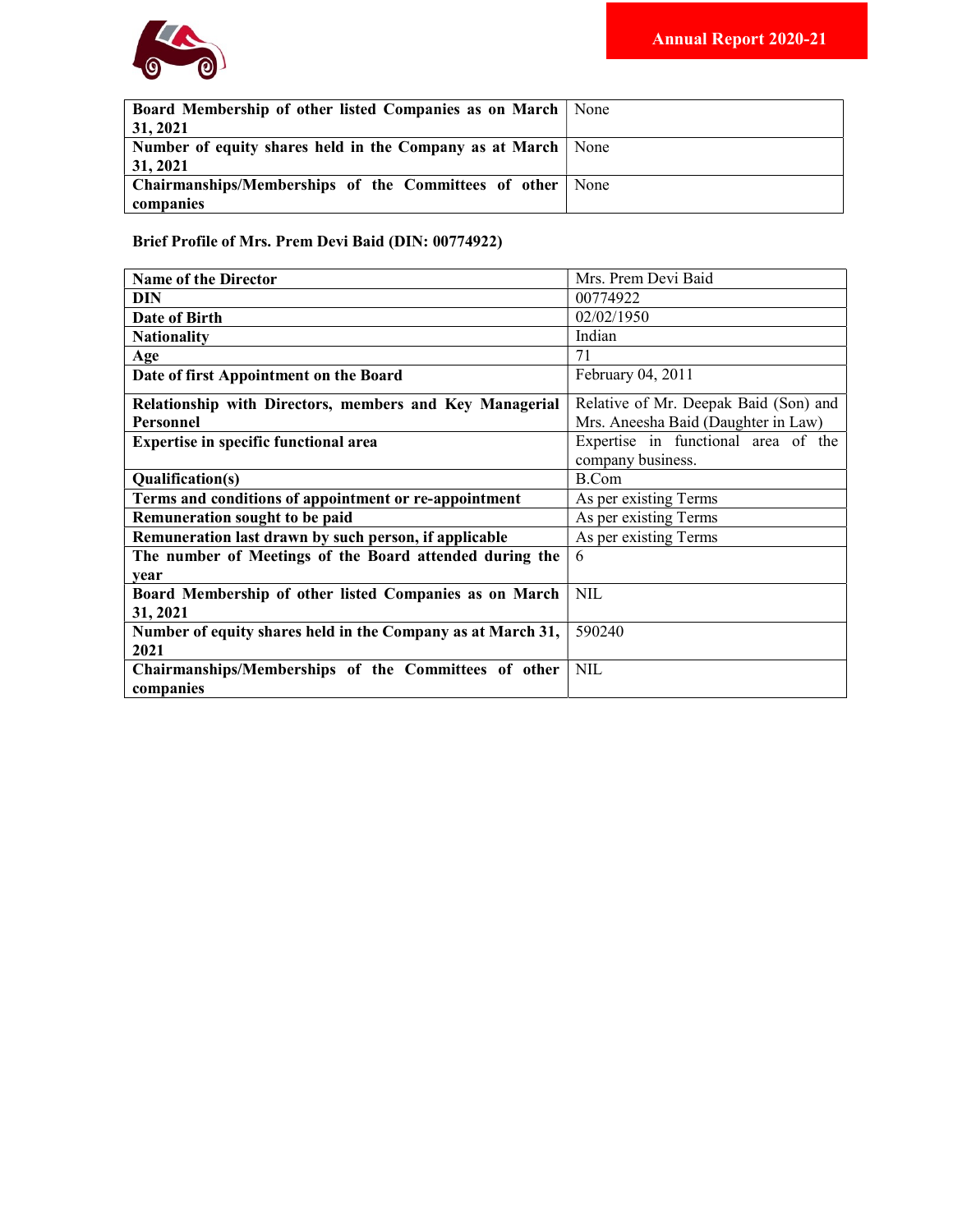



 $\bigcirc$ <sup>)</sup> Laxmi India Finleasecap Private Limited

CIN: U65929RJ1996PTC073074

Registered office: 2, DFL, Gopinath Marg M.I. Road, Jaipur-302001, Rajasthan Tel. No.: 0141-4031166 • Website: www.lifc.co.in • Email Id: info@lifc.in

# FORM NO. MGT-11

## PROXY FORM

[Pursuant to section 105(6) of the Companies Act, 2013 and rule 19(3) of the Companies (Management and Administration) Rules, 2014]

CIN: U65929RJ1996PTC073074 Name of the Company: Laxmi India Finleasecap Private Limited Registered Office: 2, DFL, Gopinath Marg M.I. Road, Jaipur-302001, Rajasthan

I/We, being the member (s) of …………. shares of the Laxmi India Finleasecap Private Limited, hereby appoint

or failing him

or failing him

| 3. Name: |
|----------|
| Address: |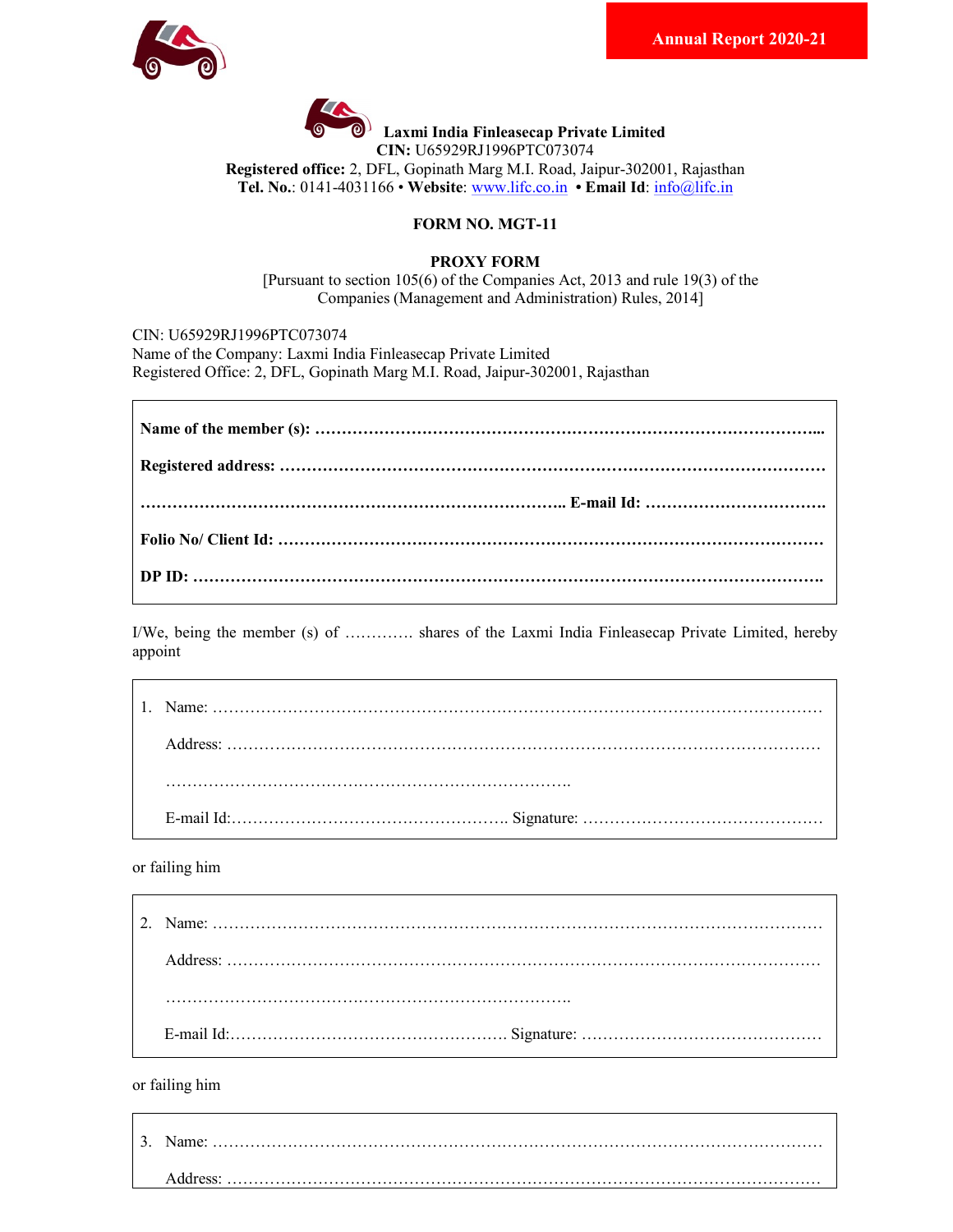

As my/our proxy to attend and vote (on a poll) for me/us and on my/our behalf at the 24th Annual general meeting of the company, to be held on the Wednesday, December 29, 2021 at 11.00 A.M. at registered office of the company situated at 2, DFL, Gopinath Marg, M.I. Road, Jaipur-302001, Rajasthan, India and at any adjournment thereof in respect of such resolutions as are indicated below:

## Resolution No.

- 1. To receive, consider and adopt the audited Financial Statement of the company for the period ended on 31st March, 2021 together with the Report of Board of Directors and Auditors thereon.
- 2. To approve the re-appointment of Mr. Surendra Mehta (DIN: 00298751) as an Independent Director of the Company for a second term of five consecutive years and in this connection, if thought fit, to pass, with or without modification(s), the following resolution as a Special Resolution.
- 3. Approval for Regularization of Mr. Anil Balkrishna Patwardhan (DIN: 09441268) as Non-Executive Independent Director on the Board of the Company and in this connection, if thought fit, to pass, with or without modification(s), the following resolution as an Ordinary Resolution.
- 4. Approval for Increasing the Authorised Share Capital of the Company and in this connection, if thought fit, to pass, with or without modification(s), the following resolution as an Ordinary Resolution.
- 5. Approval for continuation of Mrs. Prem Devi Baid (DIN: 00774922) as Non-Executive Director of the company and in this connection, if thought fit, to pass, with or without modification(s), the following resolution as an Ordinary Resolution.

Signed this…..........… day of…….......… 2021

Please Affix Revenue Stamp

Signature of shareholder………………………Signature of Proxy holder(s)………………………………….

Note:

1. This form of proxy in order to be effective should be duly completed and deposited at the Registered Office of the Company, not less than 48 hours before the commencement of the Meeting.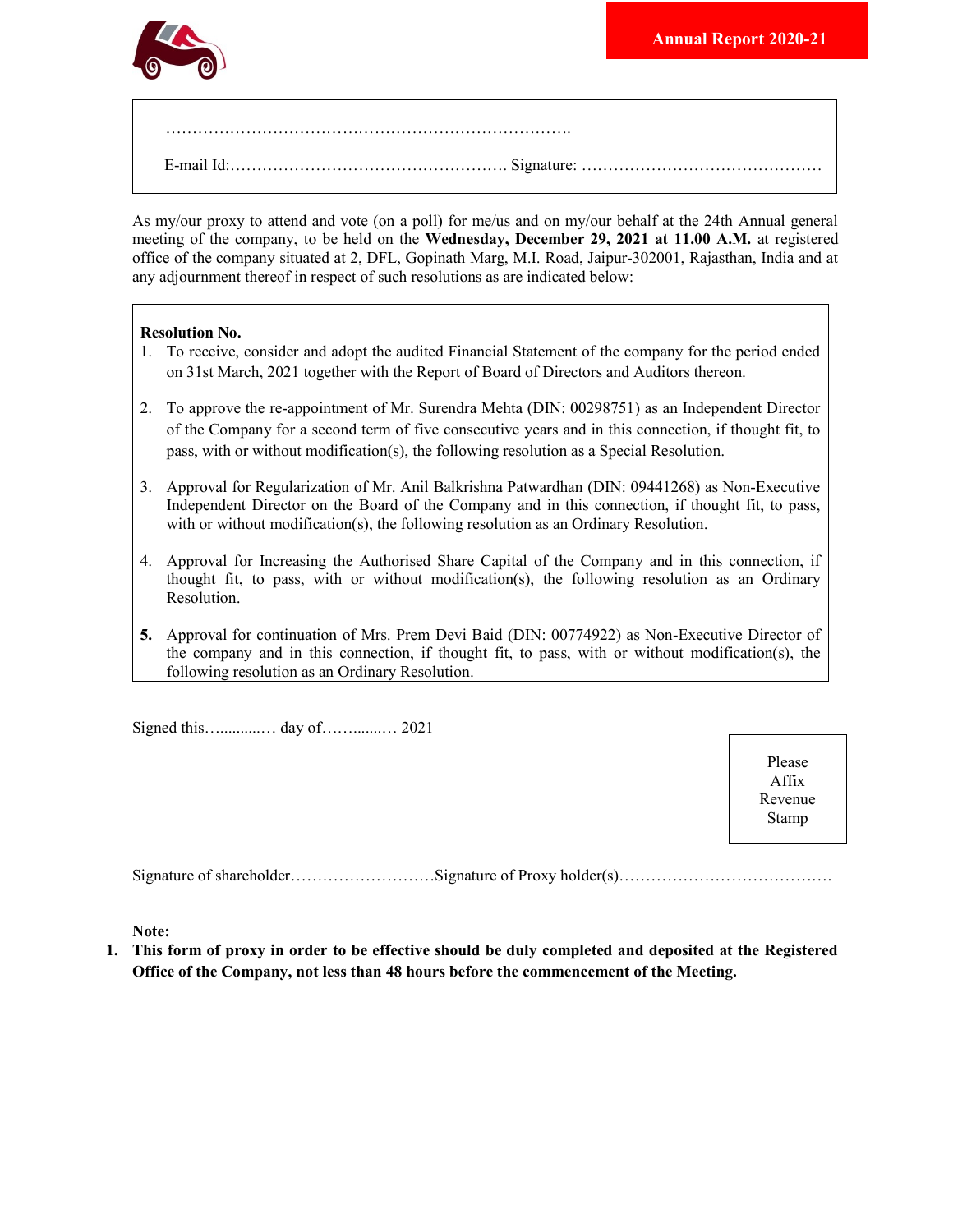



 $\bigcirc$ <sup>1</sup> Laxmi India Finleasecap Private Limited

CIN: U65929RJ1996PTC073074

Registered office: 2, DFL, Gopinath Marg M.I. Road, Jaipur-302001, Rajasthan Tel. No.: 0141-4031166 • Website: www.lifc.co.in • Email Id: info@lifc.in

# ATTENDANCE SLIP

Name of the Company: Laxmi India Finleasecap Private Limited Registered Address: 2, DFL, Gopinath Marg M.I. Road, Jaipur-302001, Rajasthan CIN: U65929RJ1996PTC073074 Email: info@lifc.in Telephone: 0141-4031166 Website: www.lifc.co.in

# Meeting Number: 24<sup>th</sup> AGM Date: 29.12.2021

I/we certify that I/we am/are member(s)/proxy for the member(s) of the company.

I/we hereby record my/our presence at the 24<sup>th</sup> Annual General Meeting of the company being held on Wednesday, December 29, 2021 at 11.00 A.M. at the Registered Office of the Company at 2, DFL, Gopinath Marg, M.I. Road, Jaipur-302001, Rajasthan.

Signature of First holder/Proxy/Authorised Representative…………………….

Signature of 1st Joint holder…………………………… Signature of 2nd Joint holder………………………...

Note(s): 1. please sign this attendance slip and hand it over at the Attendance Verification Counter at the Meeting Venue.

2. Only shareholders of the company and/or their Proxy will be allowed to attend the Meeting.